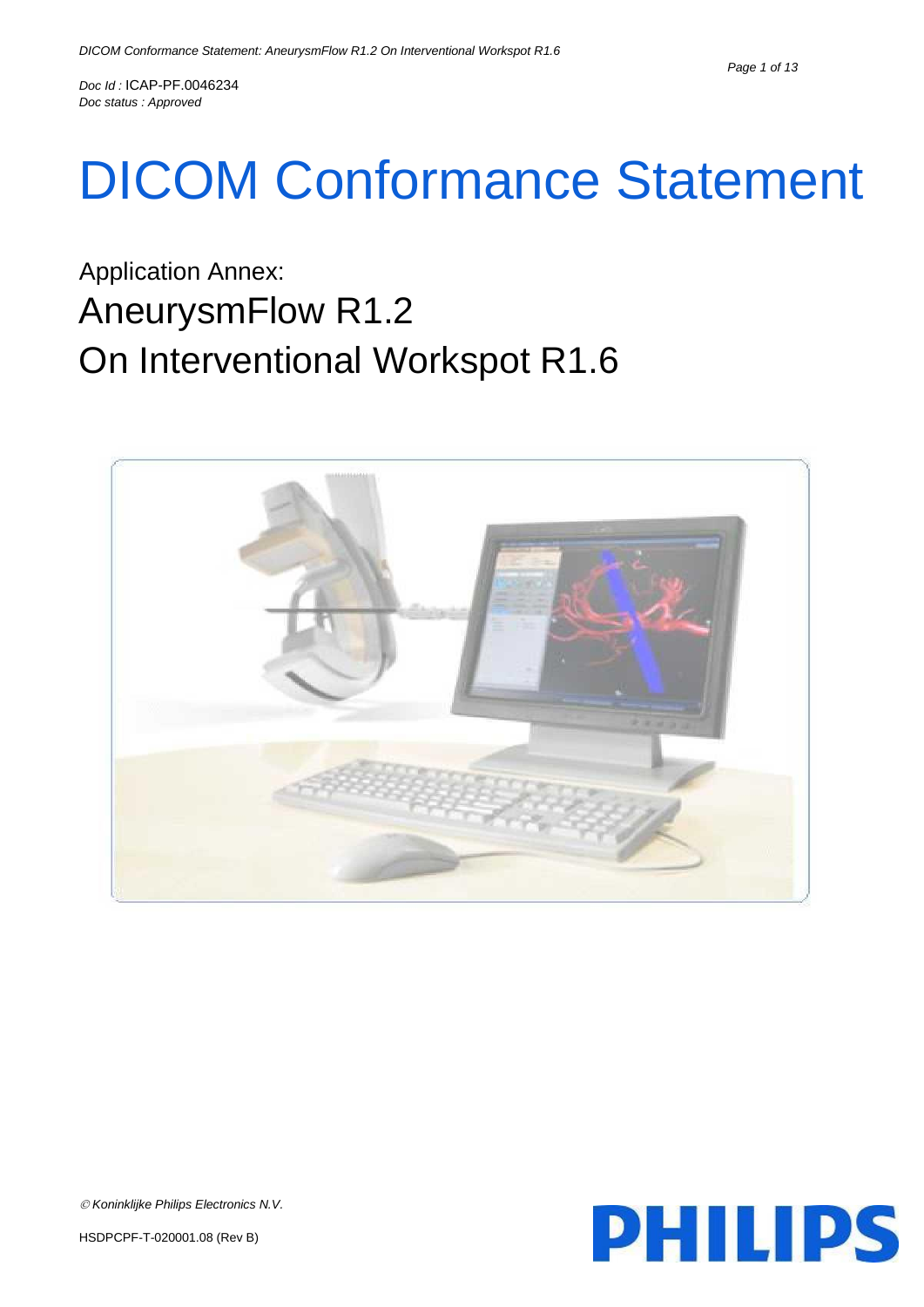#### **Issued by:** Philips Medical Systems Nederland BV, a Philips Healthcare company,

P.O. Box 10.000 5680 DA Best The Netherlands

Internet[: www.philips.com/dicom](http://www.philips.com/dicom)

Document Number: ICAP-PF.0046234 Date: 02-March-2020

*Koninklijke Philips Electronics N.V.*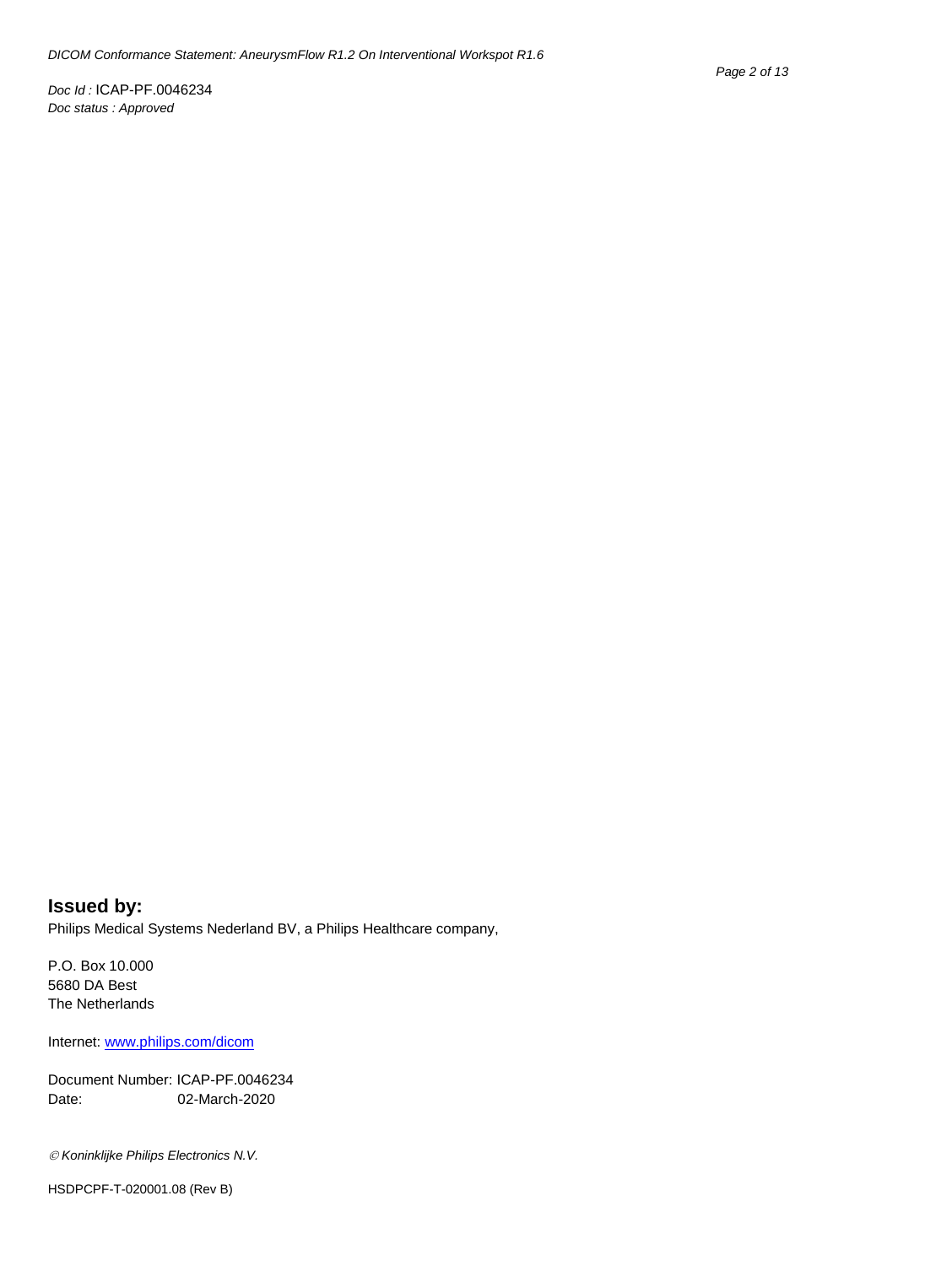## **Table of Contents**

| 1.1. |          |  |
|------|----------|--|
| 1.2. |          |  |
| 2.   |          |  |
| 2.1. |          |  |
|      |          |  |
|      |          |  |
|      |          |  |
|      |          |  |
|      | 2.1.2.3. |  |
|      |          |  |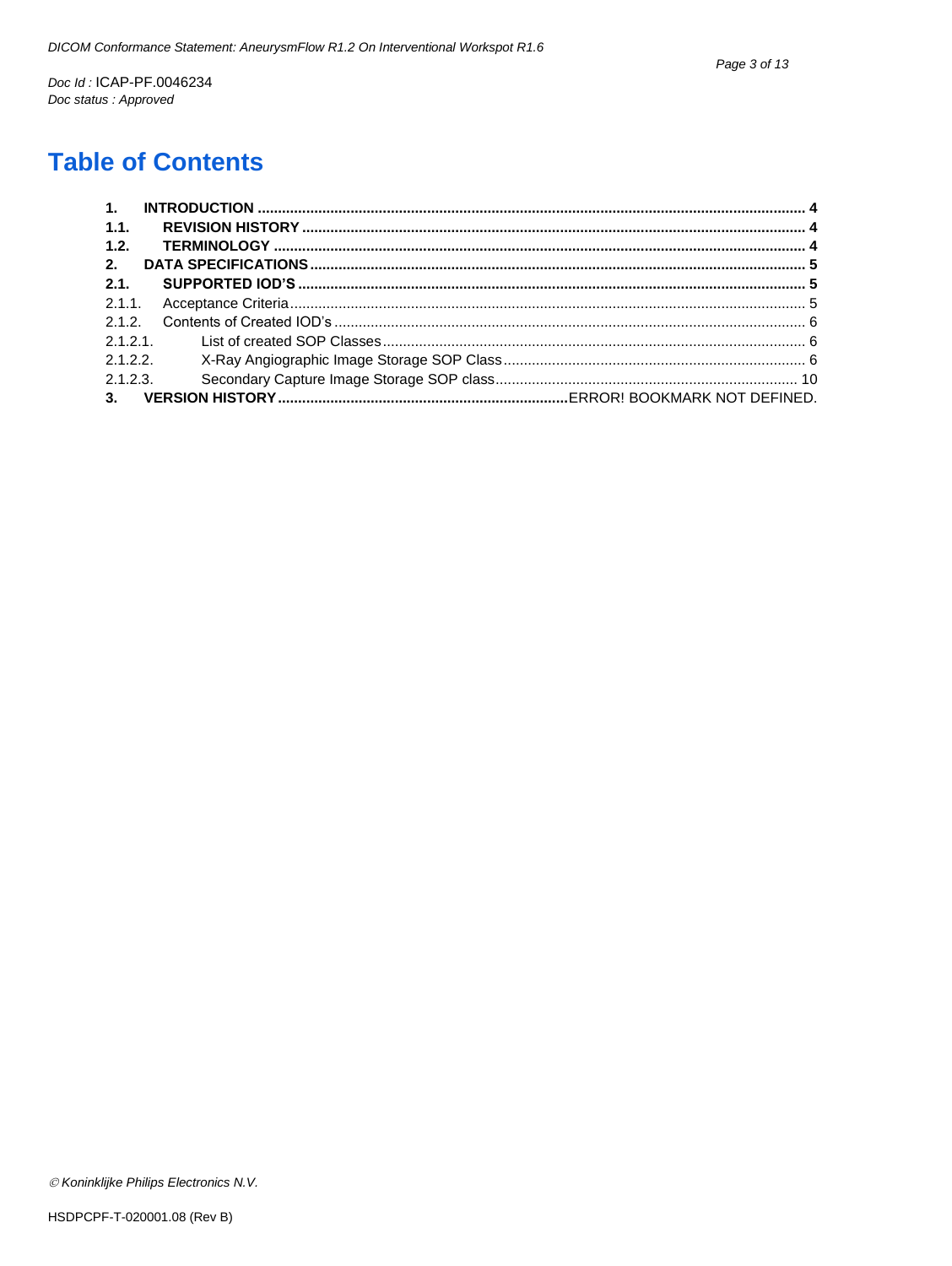## <span id="page-3-0"></span>**1. Introduction**

This DICOM Conformance Statement annex is applicable to the AneurysmFlow R1.0 for Interventional Workspot hosting platform, later referred to as AneurysmFlow

AneurysmFlow is a software tool intended to provide relevant information to the intervention list during cerebral aneurysm embolization treatment, based on quantification of blood flow changes.

AneurysmFlow is a software medical device and is intended to be used in combination with a Philips interventional X-ray system and 3DRA data

AneurysmFlow is a software product (Interventional Tool) that provides color coded and vector field representation of a digital subtraction angiography (DSA). It can quantify blood flow rates in the artery based on DSA and 3DRA data. It can visualize blood flow patterns in an aneurysm based on DSA data. It can also provide a side by side visual and quantitative comparison between two acquisitions.

## <span id="page-3-1"></span>**1.1. Revision History**

The revision history below provides dates and differences among individual document versions.

#### **Table 1: Revision History**

| <b>Document Version</b> | Date of Issue | <b>Status</b> | <b>Description</b>   |
|-------------------------|---------------|---------------|----------------------|
| 00                      | 02-March-2020 | Approved      | <b>Final Version</b> |

## <span id="page-3-2"></span>**1.2. Terminology**

| <b>DICOM</b> | Digital Imaging and Communications in Medicine |
|--------------|------------------------------------------------|
| <b>IOD</b>   | Information Object Definition                  |
| UID          | Unique Identifier                              |
| VR.          | <b>Value Representation</b>                    |
| DSA          | Digital Subtraction Angiography                |
| <b>MAFA</b>  | Mean Aneurysm Flow Amplitude                   |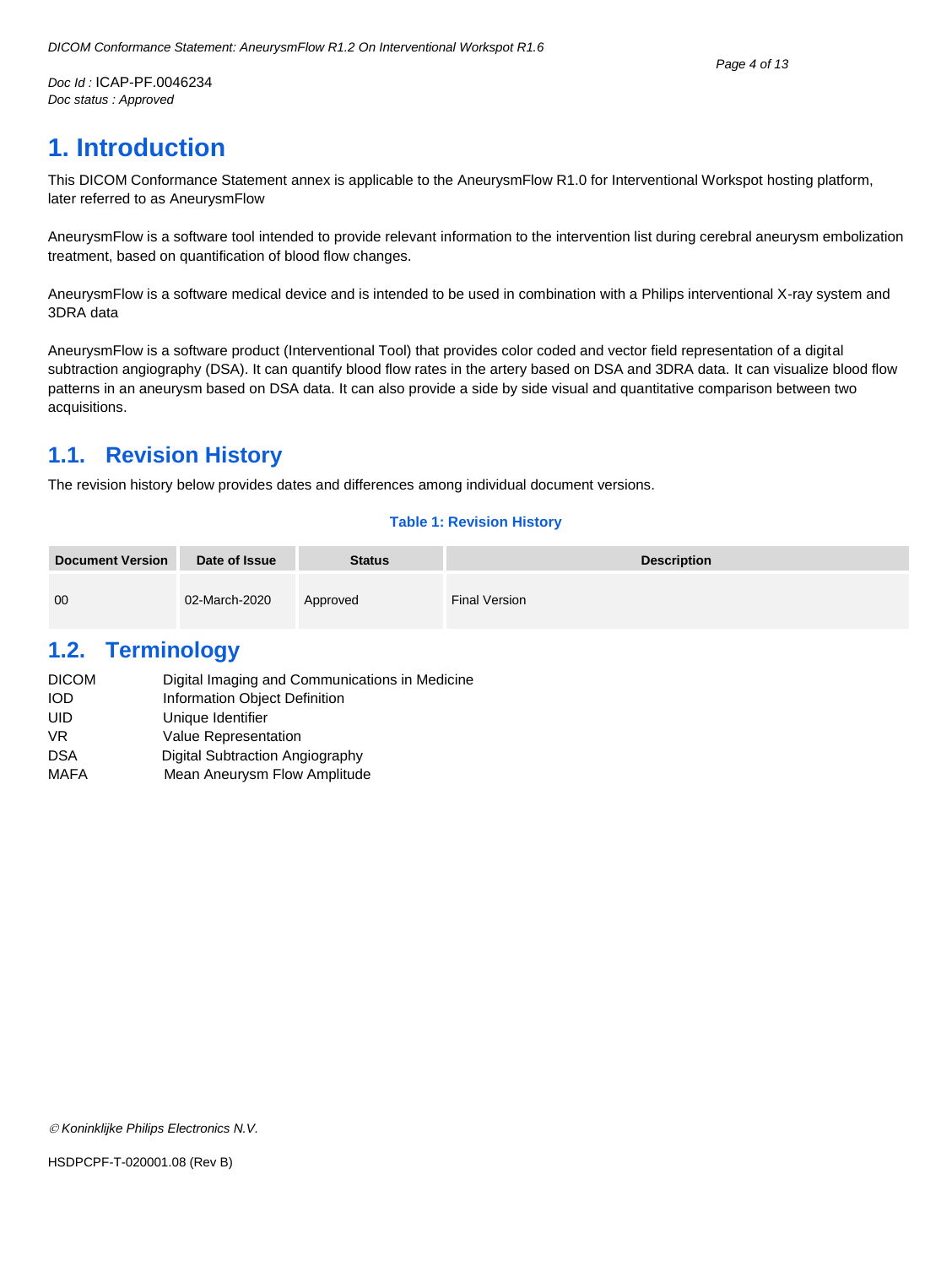## <span id="page-4-0"></span>**2. Data Specifications**

### <span id="page-4-1"></span>**2.1. Supported IOD's**

This section specifies each IOD accepted and / or created by AneurysmFlow.

- ACCEPTED The applicable IOD is accepted for storage in the repository of the hosting platform and supported for import in AneurysmFlow 1.1 for viewing and analysis.
- CREATED The AneurysmFlow 1.1 supports generation of derived data by using the applicable IOD and is able to store this data in the repository of the hosting platform.

#### **Table 2: Supported IOD's**

| <b>IOD</b>                                 | <b>Support</b>               |                 |                |
|--------------------------------------------|------------------------------|-----------------|----------------|
| Name                                       | UID                          | <b>ACCEPTED</b> | <b>CREATED</b> |
| X-Ray Angiographic Image Storage SOP Class | 1.2.840.10008.5.1.4.1.1.12.1 | Yes             | Yes            |
| Secondary Capture Image Storage            | 1.2.840.10008.5.1.4.1.1.7    | No              | Yes            |

#### <span id="page-4-2"></span>**2.1.1. Acceptance Criteria**

This section specifies the acceptance criteria applied by AneurysmFlow R1.2 to which a dataset should adhere before it can be imported into the application. This can be criteria on the highest level (e.g. data from a certain manufacturer or system model) or certain DICOM attributes mandatory to be present into the dataset holding a specific value. In case one or more Philips private attributes are required, then a list of supported Philips system models will be mentioned.

#### **Table 3: Accepted system models**

| Manufacturer   | <b>Modality</b> | <b>System Model Name(s)</b> |
|----------------|-----------------|-----------------------------|
| Not applicable | Not applicable  | Not applicable              |

#### **Table 4: Accepted transfer syntaxes per IOD**

| <b>IOD</b>                                    |                              | <b>Transfer Syntax</b>                                                                                                                                                                                                                                                                                          |                                                                                                                                                                                                                          |  |
|-----------------------------------------------|------------------------------|-----------------------------------------------------------------------------------------------------------------------------------------------------------------------------------------------------------------------------------------------------------------------------------------------------------------|--------------------------------------------------------------------------------------------------------------------------------------------------------------------------------------------------------------------------|--|
| <b>Name</b><br><b>UID</b>                     |                              | <b>Name</b>                                                                                                                                                                                                                                                                                                     | <b>UID</b>                                                                                                                                                                                                               |  |
| X-Ray Angiographic Image<br>Storage SOP Class | 1.2.840.10008.5.1.4.1.1.12.1 | Implicit VR Little Endian<br>Explicit VR Big Endian<br>Explicit VR Little Endian<br>JPEG 2000 Image Compression<br>JPEG 2000 Image Compression (Lossless Only)<br>JPEG Baseline (Process 1)<br>JPEG Extended (Process 2 & 4)<br>JPEG Lossless, Non-Hierarchical,<br>FOP (Process<br>(14)<br><b>RLE Lossless</b> | 1.2.840.10008.1.2<br>1.2.840.10008.1.2.2<br>1.2.840.10008.1.2.1<br>1.2.840.10008.1.2.4.91<br>1.2.840.10008.1.2.4.90<br>1.2.840.10008.1.2.4.50<br>1.2.840.10008.1.2.4.51<br>1.2.840.10008.1.2.4.70<br>1.2.840.10008.1.2.5 |  |

#### **Table 5: Accepted attribute values**

| <b>Attribute Name</b> | <b>Attribute Number</b> | Values / Comments |
|-----------------------|-------------------------|-------------------|
| Not applicable        | Not applicable          | Not applicable    |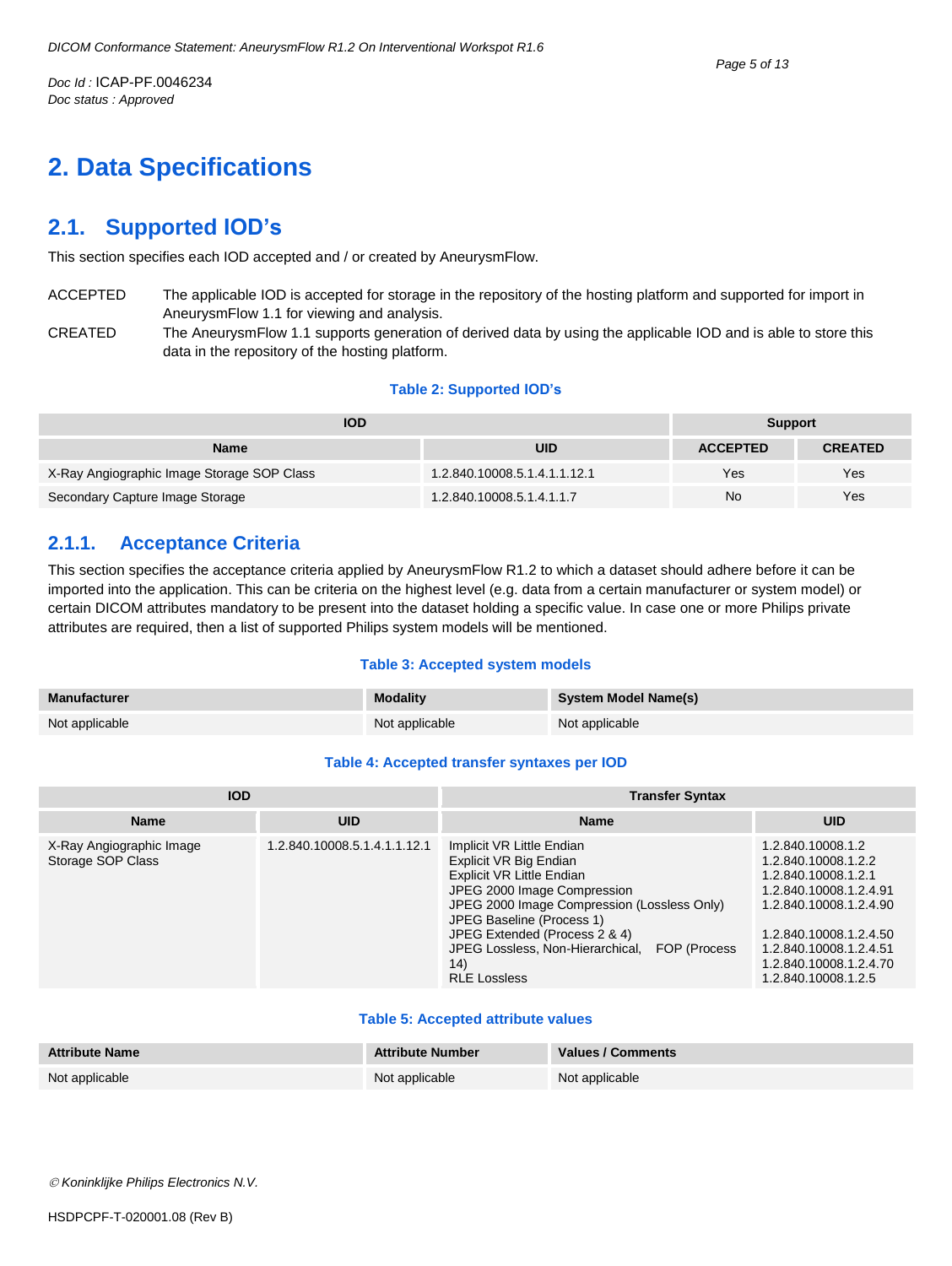#### <span id="page-5-0"></span>**2.1.2. Contents of Created IOD's**

This section specifies in detail the attribute contents of created data objects. Attributes are grouped together by its corresponding module as specified by DICOM standard. Philips private attributes are excluded for specification.

Abbreviations used in the Module table for the column "Presence of Value" are:

ALWAYS The attribute is always present with a value

EMPTY The attribute is always present without any value (attribute sent zero length)

- VNAP The attribute is always present and its Value is Not Always Present (attribute sent zero length if no value is present)
- ANAP The attribute is present under specified condition if present then it will always have a value

The abbreviations used in the Module table for the column "Source" are:

- AUTO The attribute value is generated automatically CONFIG The attribute value source is a configurable parameter COPY The attribute value source is another SOP instance FIXED The attribute value is hard-coded in the application IMPLICIT The attribute value source is a user-implicit setting MPPS The attribute value is the same as that use for Modality Performed Procedure Step
- MWL The attribute value source is a Modality Worklist
- USER The attribute value source is explicit user input

#### <span id="page-5-1"></span>**2.1.2.1. List of created SOP Classes**

#### **Table 6: List of created SOP Classes**

| <b>SOP Class Name</b>                      | <b>SOP Class UID</b>         |
|--------------------------------------------|------------------------------|
| X-Ray Angiographic Image Storage SOP Class | 1.2.840.10008.5.1.4.1.1.12.1 |
| Secondary Capture Image Storage SOP Class  | 1.2.840.10008.5.1.4.1.1.7    |

#### <span id="page-5-2"></span>**2.1.2.2. X-Ray Angiographic Image Storage SOP Class**

#### **Table 7: IOD of Created X-Ray Angiographic Image Storage Instances**

| <b>Information Entity</b> | <b>Module</b>                   | <b>Presence Of Module</b> |
|---------------------------|---------------------------------|---------------------------|
| Patient                   | <b>Patient Module</b>           | <b>ALWAYS</b>             |
| Study                     | <b>General Study Module</b>     | <b>ALWAYS</b>             |
| <b>Series</b>             | <b>General Series Module</b>    | <b>ALWAYS</b>             |
| Equipment                 | <b>General Equipment Module</b> | <b>ALWAYS</b>             |
| Image                     | General Image Module            | <b>ALWAYS</b>             |
|                           | Image Pixel Module              | <b>ALWAYS</b>             |
|                           | Cine Module                     | <b>ALWAYS</b>             |
|                           | Multi-Frame Module              | <b>ALWAYS</b>             |
|                           | Display Shutter Module          | <b>ALWAYS</b>             |
|                           | X-Ray Image Module              | <b>ALWAYS</b>             |
|                           | X-Ray Acquisition Module        | <b>ALWAYS</b>             |
|                           | X-Ray Table Module              | <b>ALWAYS</b>             |
|                           | <b>XA Positioner Module</b>     | <b>ALWAYS</b>             |
|                           | DX Detector Module              | <b>ALWAYS</b>             |
|                           | <b>VOI LUT Module</b>           | <b>ALWAYS</b>             |
|                           | SOP Common Module               | <b>ALWAYS</b>             |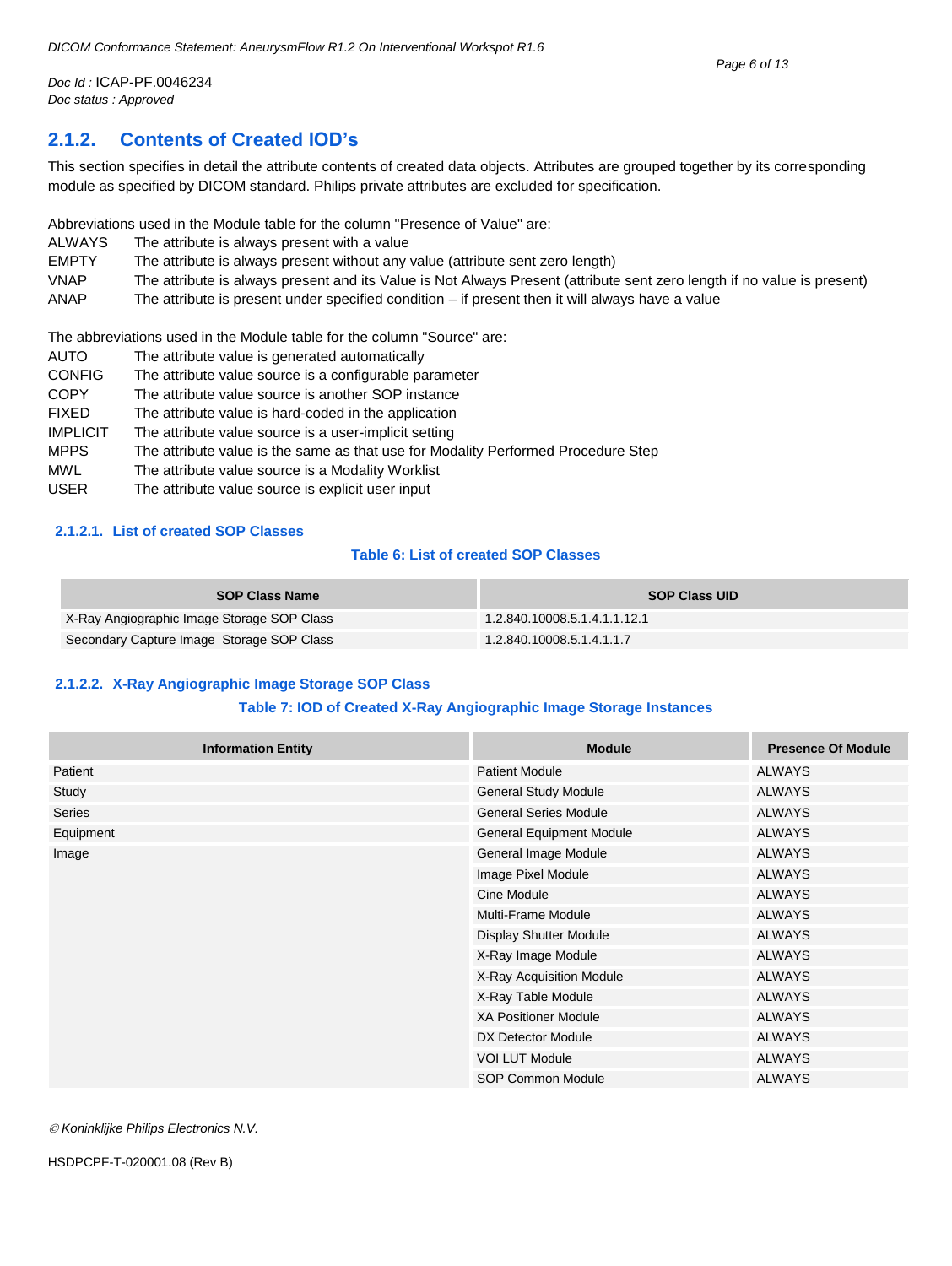#### **Table 8: Patient Module**

| <b>Attribute Name</b> | Tag       | <b>VR</b> | Value | <b>Presence of Value</b> | <b>Source</b> | <b>Comment</b> |
|-----------------------|-----------|-----------|-------|--------------------------|---------------|----------------|
| Patient's Name        | 0010,0010 | <b>PN</b> |       | <b>VNAP</b>              |               |                |
| Patient ID            | 0010,0020 | LO.       |       | <b>VNAP</b>              |               |                |
| Patient's Birth Date  | 0010,0030 | DA        |       | <b>VNAP</b>              |               |                |
| Patient's Sex         | 0010,0040 | СS        |       | <b>VNAP</b>              |               |                |

#### **Table 9: General Study Module**

| <b>Attribute Name</b>      | Tag       | <b>VR</b> | Value | <b>Presence of Value</b> | <b>Source</b> | <b>Comment</b> |
|----------------------------|-----------|-----------|-------|--------------------------|---------------|----------------|
| <b>Study Date</b>          | 0008,0020 | DA        |       | <b>VNAP</b>              |               |                |
| <b>Study Time</b>          | 0008,0030 | <b>TM</b> |       | <b>VNAP</b>              |               |                |
| <b>Accession Number</b>    | 0008,0050 | <b>SH</b> |       | <b>VNAP</b>              |               |                |
| Referring Physician's Name | 0008,0090 | <b>PN</b> |       | <b>VNAP</b>              |               |                |
| Study Instance UID         | 0020,000D | UI        |       | <b>ALWAYS</b>            |               |                |
| Study ID                   | 0020,0010 | <b>SH</b> |       | <b>VNAP</b>              |               |                |

#### **Table 10: General Series Module**

| <b>Attribute Name</b>               | Tag       | <b>VR</b> | Value | <b>Presence of Value</b> | <b>Source</b> | <b>Comment</b> |
|-------------------------------------|-----------|-----------|-------|--------------------------|---------------|----------------|
| Series Date                         | 0008,0021 | DA        |       | ANAP                     |               |                |
| Series Time                         | 0008,0031 | <b>TM</b> |       | ANAP                     |               |                |
| Modality                            | 0008,0060 | <b>CS</b> |       | <b>ALWAYS</b>            |               |                |
| Series Description                  | 0008,103E | LO        |       | ANAP                     |               |                |
| Performing Physician's Name         | 0008,1050 | <b>PN</b> |       | ANAP                     |               |                |
| <b>Related Series Sequence</b>      | 0008,1250 | SQ        |       | ANAP                     |               |                |
| >Study Instance UID                 | 0020,000D | UI        |       | <b>ALWAYS</b>            |               |                |
| >Series Instance UID                | 0020,000E | UI        |       | <b>ALWAYS</b>            |               |                |
| >Purpose of Reference Code Sequence | 0040,A170 | SQ        |       | <b>VNAP</b>              |               |                |
| Series Instance UID                 | 0020,000E | UI        |       | <b>ALWAYS</b>            |               |                |
| Series Number                       | 0020,0011 | <b>IS</b> |       | <b>VNAP</b>              |               |                |
| Performed Procedure Step Start Date | 0040,0244 | DA        |       | ANAP                     |               |                |
| Performed Procedure Step Start Time | 0040,0245 | <b>TM</b> |       | ANAP                     |               |                |
| Performed Procedure Step ID         | 0040,0253 | <b>SH</b> |       | <b>ANAP</b>              |               |                |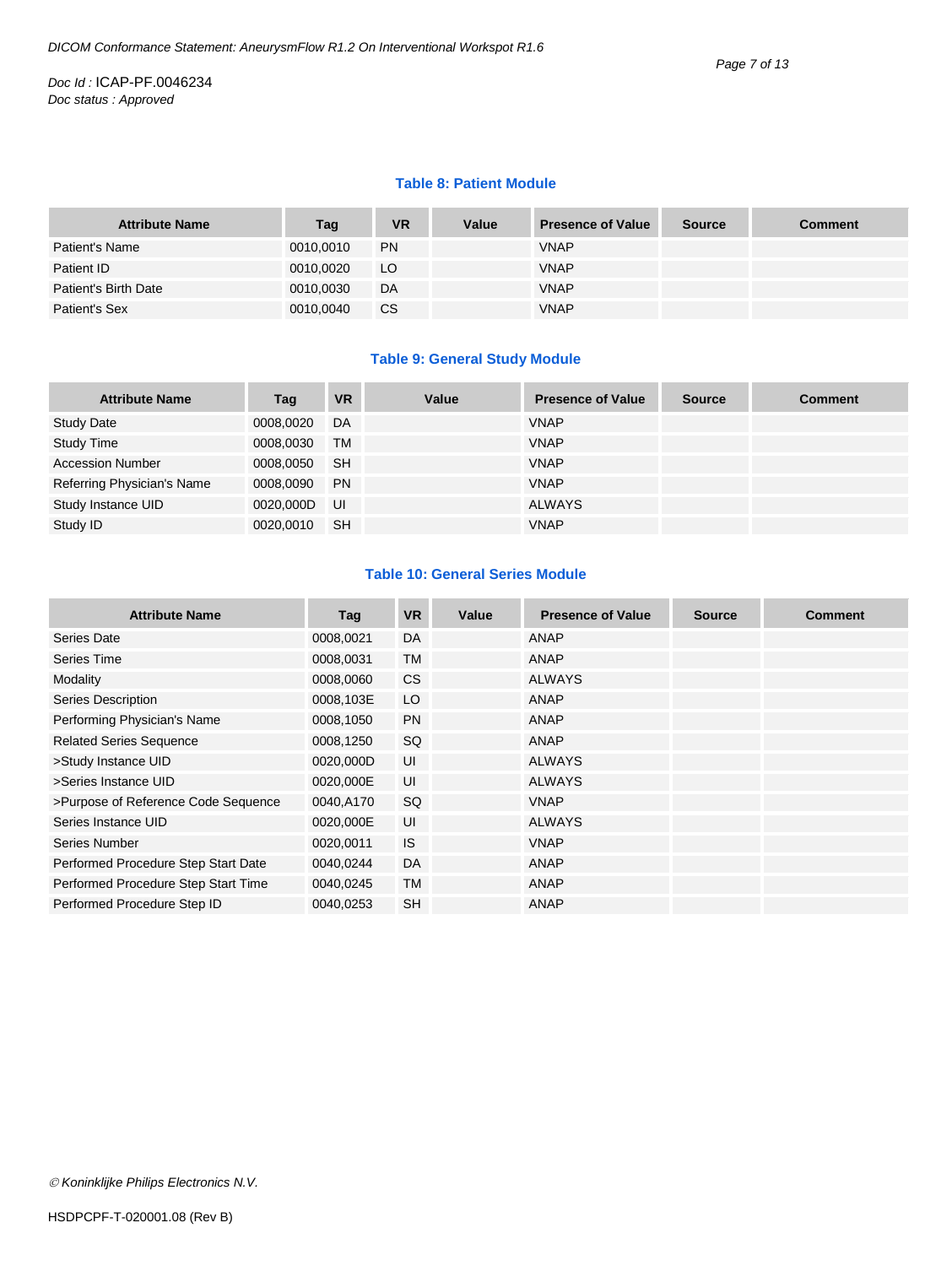#### **Table 11: General Equipment Module**

| <b>Attribute Name</b>     | Tag       | <b>VR</b> | Value                      | <b>Presence of Value</b> | <b>Source</b> | <b>Comment</b>                                       |
|---------------------------|-----------|-----------|----------------------------|--------------------------|---------------|------------------------------------------------------|
| Manufacturer              | 0008,0070 | LO        | <b>Philips</b>             | <b>ALWAYS</b>            | <b>FIXED</b>  |                                                      |
| <b>Institution Name</b>   | 0008,0080 | LO        |                            | <b>VNAP</b>              | <b>COPY</b>   | copied from source<br>data                           |
| <b>Station Name</b>       | 0008,1010 | <b>SH</b> |                            |                          |               |                                                      |
| Manufacturer's Model Name | 0008,1090 | LO        | Interventional<br>Workspot | <b>ALWAYS</b>            | <b>CONFIG</b> |                                                      |
| Device Serial Number      | 0018,1000 |           |                            |                          |               |                                                      |
| <b>Software Versions</b>  | 0018,1020 | LO        | 1.6.x                      | <b>ALWAYS</b>            | <b>CONFIG</b> | where "x" is the detailed<br>application SW version. |

#### **Table 12: General Image Module**

| <b>Attribute Name</b>       | Tag       | <b>VR</b> | Value | <b>Presence of Value</b> | <b>Source</b> | <b>Comment</b> |
|-----------------------------|-----------|-----------|-------|--------------------------|---------------|----------------|
| Image Type                  | 0008,0008 | <b>CS</b> |       | <b>ANAP</b>              |               |                |
| <b>Acquisition Date</b>     | 0008,0022 | DA        |       | <b>ANAP</b>              |               |                |
| <b>Content Date</b>         | 0008,0023 | DA        |       | <b>VNAP</b>              |               |                |
| <b>Acquisition Time</b>     | 0008,0032 | <b>TM</b> |       | <b>ANAP</b>              |               |                |
| <b>Content Time</b>         | 0008,0033 | <b>TM</b> |       | <b>VNAP</b>              |               |                |
| <b>Instance Number</b>      | 0020,0013 | <b>IS</b> |       | <b>VNAP</b>              |               |                |
| <b>Patient Orientation</b>  | 0020,0020 | <b>CS</b> |       | <b>ANAP</b>              |               |                |
| Lossy Image Compression     | 0028,2110 | <b>CS</b> |       | <b>ANAP</b>              |               |                |
| Icon Image Sequence         | 0088,0200 | SQ        |       | <b>ANAP</b>              |               |                |
| >Samples per Pixel          | 0028,0002 | <b>US</b> |       | <b>ALWAYS</b>            |               |                |
| >Photometric Interpretation | 0028,0004 | <b>CS</b> |       | <b>ALWAYS</b>            |               |                |
| >Rows                       | 0028,0010 | <b>US</b> |       | <b>ALWAYS</b>            |               |                |
| >Columns                    | 0028,0011 | <b>US</b> |       | <b>ALWAYS</b>            |               |                |
| >Bits Allocated             | 0028,0100 | <b>US</b> |       | <b>ALWAYS</b>            |               |                |
| >Bits Stored                | 0028,0101 | <b>US</b> |       | <b>ALWAYS</b>            |               |                |
| >High Bit                   | 0028,0102 | <b>US</b> |       | <b>ALWAYS</b>            |               |                |
| >Pixel Representation       | 0028,0103 | <b>US</b> |       | <b>ALWAYS</b>            |               |                |
| >Pixel Data                 | 7FE0,0010 | OW/OB     |       | <b>ANAP</b>              |               |                |

#### **Table 13: Image Pixel Module**

| <b>Attribute Name</b>       | Tag       | <b>VR</b> | Value | <b>Presence of Value</b> | <b>Source</b> | <b>Comment</b> |
|-----------------------------|-----------|-----------|-------|--------------------------|---------------|----------------|
| Samples per Pixel           | 0028,0002 | US.       |       | <b>ALWAYS</b>            |               |                |
| Photometric Interpretation  | 0028,0004 | <b>CS</b> |       | <b>ALWAYS</b>            |               |                |
| Rows                        | 0028,0010 | US        |       | <b>ALWAYS</b>            |               |                |
| Columns                     | 0028,0011 | US        |       | <b>ALWAYS</b>            |               |                |
| <b>Bits Allocated</b>       | 0028,0100 | US        |       | <b>ALWAYS</b>            |               |                |
| <b>Bits Stored</b>          | 0028,0101 | US.       |       | <b>ALWAYS</b>            |               |                |
| High Bit                    | 0028,0102 | US        |       | <b>ALWAYS</b>            |               |                |
| <b>Pixel Representation</b> | 0028,0103 | US        |       | <b>ALWAYS</b>            |               |                |

*Koninklijke Philips Electronics N.V.*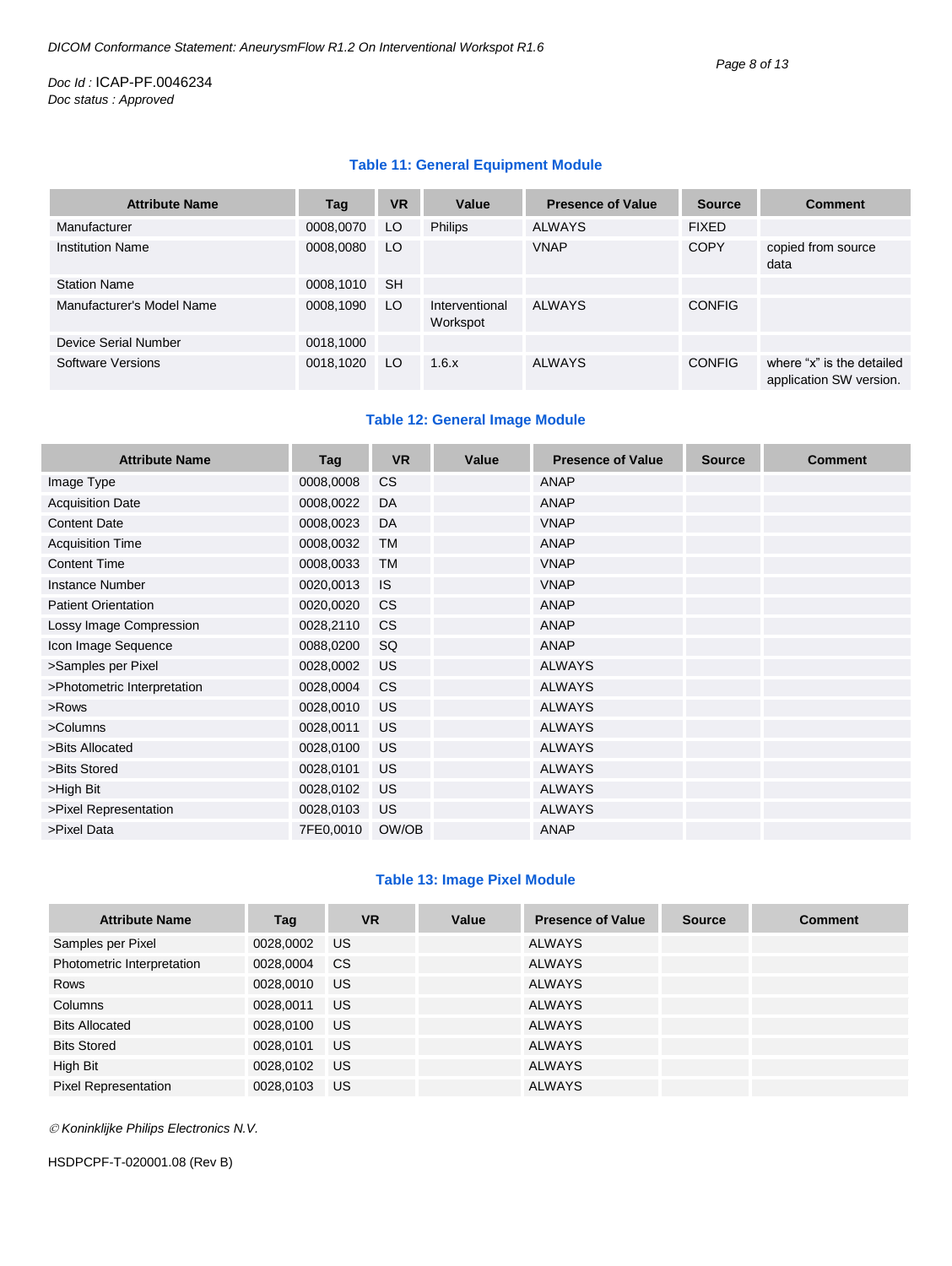Frame Time 0018,1063 DS ALWAYS

#### *Doc Id :* ICAP-PF.0046234 *Doc status : Approved*

| Pixel Data                   | 7FE0,0010 OB/OW |           |       | <b>VNAP</b>              |               |                |  |  |  |
|------------------------------|-----------------|-----------|-------|--------------------------|---------------|----------------|--|--|--|
|                              |                 |           |       |                          |               |                |  |  |  |
| <b>Table 14: Cine Module</b> |                 |           |       |                          |               |                |  |  |  |
|                              |                 |           |       |                          |               |                |  |  |  |
| <b>Attribute Name</b>        | Tag             | <b>VR</b> | Value | <b>Presence of Value</b> | <b>Source</b> | <b>Comment</b> |  |  |  |
|                              |                 |           |       |                          |               |                |  |  |  |
| Cine Rate                    | 0018,0040       | <b>IS</b> |       | ANAP                     |               |                |  |  |  |

#### **Table 15: Multi-Frame Module**

| <b>Attribute Name</b>          | Tag       | <b>VR</b> | Value | <b>Presence of Value</b> | <b>Source</b> | Comment |
|--------------------------------|-----------|-----------|-------|--------------------------|---------------|---------|
| Number of Frames               | 0028.0008 | - IS      |       | <b>ALWAYS</b>            |               |         |
| <b>Frame Increment Pointer</b> | 0028.0009 | AT        |       | <b>ALWAYS</b>            |               |         |

#### **Table 16: Display Shutter Module**

| <b>Attribute Name</b>              | Tag       | VR        | Value | <b>Presence of Value</b> | <b>Source</b> | <b>Comment</b> |
|------------------------------------|-----------|-----------|-------|--------------------------|---------------|----------------|
| <b>Shutter Shape</b>               | 0018,1600 | <b>CS</b> |       | <b>ALWAYS</b>            |               |                |
| <b>Shutter Left Vertical Edge</b>  | 0018.1602 | ⊟ IS      |       | ALWAYS                   |               |                |
| <b>Shutter Right Vertical Edge</b> | 0018.1604 | ⊟ IS      |       | ALWAYS                   |               |                |
| Shutter Upper Horizontal Edge      | 0018,1606 | ⊟ IS      |       | ALWAYS                   |               |                |
| Shutter Lower Horizontal Edge      | 0018.1608 | - IS      |       | <b>ALWAYS</b>            |               |                |

#### **Table 17: X-Ray Image Module**

| <b>Attribute Name</b>               | Tag       | <b>VR</b>     | Value | <b>Presence of Value</b> | <b>Source</b> | <b>Comment</b> |
|-------------------------------------|-----------|---------------|-------|--------------------------|---------------|----------------|
| Image Type                          | 0008,0008 | <sub>CS</sub> |       | <b>ALWAYS</b>            |               |                |
| Samples per Pixel                   | 0028,0002 | <b>US</b>     |       | <b>ALWAYS</b>            |               |                |
| Photometric Interpretation          | 0028,0004 | <b>CS</b>     |       | <b>ALWAYS</b>            |               |                |
| Frame Increment Pointer             | 0028,0009 | AT            |       | <b>ALWAYS</b>            |               |                |
| <b>Bits Allocated</b>               | 0028,0100 | <b>US</b>     |       | <b>ALWAYS</b>            |               |                |
| <b>Bits Stored</b>                  | 0028,0101 | <b>US</b>     |       | <b>ALWAYS</b>            |               |                |
| High Bit                            | 0028,0102 | <b>US</b>     |       | <b>ALWAYS</b>            |               |                |
| <b>Pixel Representation</b>         | 0028,0103 | <b>US</b>     |       | <b>ALWAYS</b>            |               |                |
| <b>Pixel Intensity Relationship</b> | 0028,1040 | <b>CS</b>     |       | <b>ALWAYS</b>            |               |                |
| Lossy Image Compression             | 0028.2110 | <sub>CS</sub> |       | <b>ALWAYS</b>            |               |                |

#### **Table 18: X-Ray Acquisition Module**

| <b>Attribute Name</b>    | Tag       | <b>VR</b>   | Value | <b>Presence of Value</b> | <b>Source</b> | <b>Comment</b> |
|--------------------------|-----------|-------------|-------|--------------------------|---------------|----------------|
| <b>KVP</b>               | 0018,0060 | DS          |       | <b>VNAP</b>              |               |                |
| Exposure Time            | 0018,1150 | <b>I</b> IS |       | <b>VNAP</b>              |               |                |
| <b>Radiation Setting</b> | 0018,1155 | CS.         |       | <b>ALWAYS</b>            |               |                |
| Imager Pixel Spacing     | 0018,1164 | DS          |       | ANAP                     |               |                |
| <b>Pixel Spacing</b>     | 0028,0030 | DS          |       | <b>ALWAYS</b>            |               |                |

*Koninklijke Philips Electronics N.V.*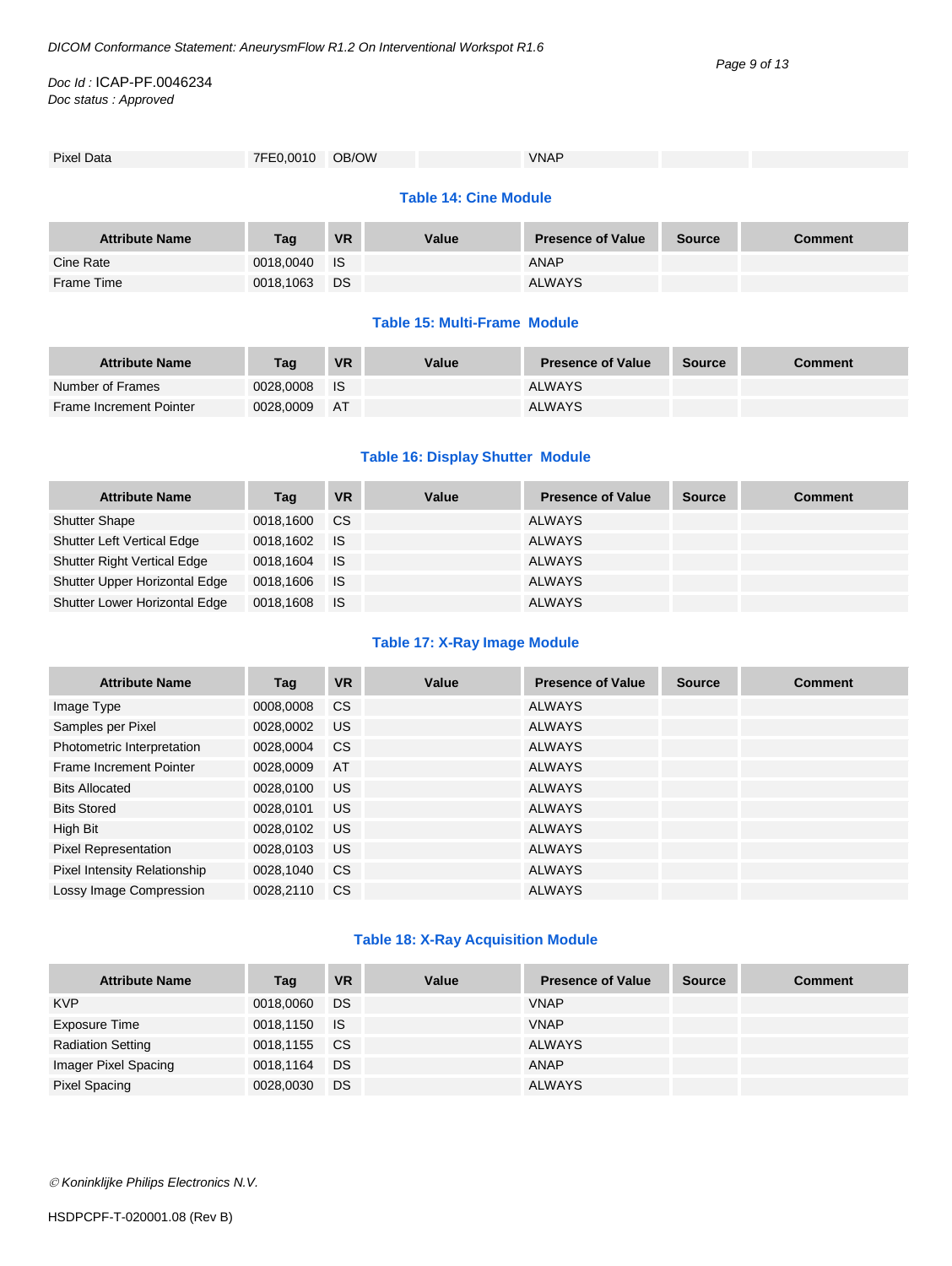#### **Table 19: X-Ray Table Module**

| <b>Attribute Name</b> | Tag       | <b>VR</b> | Value | <b>Presence of Value</b> | <b>Source</b> | <b>Comment</b> |
|-----------------------|-----------|-----------|-------|--------------------------|---------------|----------------|
| Table Motion          | 0018.1134 | ⊟DS       |       | <b>VNAP</b>              |               |                |
| Table Angle           | 0018,1138 | <b>DS</b> |       | <b>ANAP</b>              |               |                |

#### **Table 20: XA Positioner Module**

| <b>Attribute Name</b>                        | Tag       | <b>VR</b> | Value | <b>Presence of Value</b> | <b>Source</b> | <b>Comment</b> |
|----------------------------------------------|-----------|-----------|-------|--------------------------|---------------|----------------|
| Distance Source to Patient                   | 0018.1111 | DS.       |       | ANAP                     |               |                |
| Distance Source to Patient                   | 0018,1111 | <b>DS</b> |       | ANAP                     |               |                |
| <b>Positioner Motion</b>                     | 0018,1500 | CS.       |       | <b>VNAP</b>              |               |                |
| <b>Positioner Primary Angle</b>              | 0018,1510 | <b>DS</b> |       | <b>VNAP</b>              |               |                |
| Positioner Secondary Angle                   | 0018.1511 | <b>DS</b> |       | <b>VNAP</b>              |               |                |
| <b>Positioner Primary Angle</b><br>Increment | 0018,1520 | <b>DS</b> |       | <b>VNAP</b>              |               |                |
| Positioner Secondary Angle<br>Increment      | 0018,1521 | <b>DS</b> |       | <b>VNAP</b>              |               |                |

#### **Table 21: DX Detector Module**

| <b>Attribute Name</b> | <b>Tag</b> | <b>VR</b> | Value | <b>Presence of Value</b> | <b>Source</b> | <b>Comment</b> |
|-----------------------|------------|-----------|-------|--------------------------|---------------|----------------|
| Imager Pixel Spacing  | 0018.1164  | <b>DS</b> |       | <b>ALWAYS</b>            |               |                |
| Pixel Spacing         | 0028.0030  | DS.       |       | <b>ALWAYS</b>            |               |                |

#### **Table 22: VOI LUT Module**

| <b>Attribute Name</b> | Taq       | <b>VR</b> | Value | <b>Presence of Value</b> | <b>Source</b> | Comment |
|-----------------------|-----------|-----------|-------|--------------------------|---------------|---------|
| <b>Window Center</b>  | 0028.1050 | DS.       |       | <b>ALWAYS</b>            |               |         |
| Window Width          | 0028,1051 | DS        |       | <b>ALWAYS</b>            |               |         |

#### **Table 23: SOP Common Module**

| <b>Attribute Name</b>  | Tag       | <b>VR</b> | Value                            | <b>Presence of Value</b> | <b>Source</b> | <b>Comment</b> |
|------------------------|-----------|-----------|----------------------------------|--------------------------|---------------|----------------|
| Instance Creation Date | 0008,0012 | DA        |                                  | ANAP                     |               |                |
| Instance Creation Time | 0008,0013 | TМ        |                                  | ANAP                     |               |                |
| SOP Class UID          | 0008.0016 | UI        | 1.2.840.10008.5.1.4.1.1.<br>12.1 | ALWAYS                   |               |                |
| SOP Instance UID       | 0008,0018 | UI        |                                  | ALWAYS                   |               |                |
| Instance Number        | 0020.0013 | <b>IS</b> |                                  | <b>ANAP</b>              |               |                |

#### <span id="page-9-0"></span>**2.1.2.3. Secondary Capture Image Storage SOP class**

*Koninklijke Philips Electronics N.V.*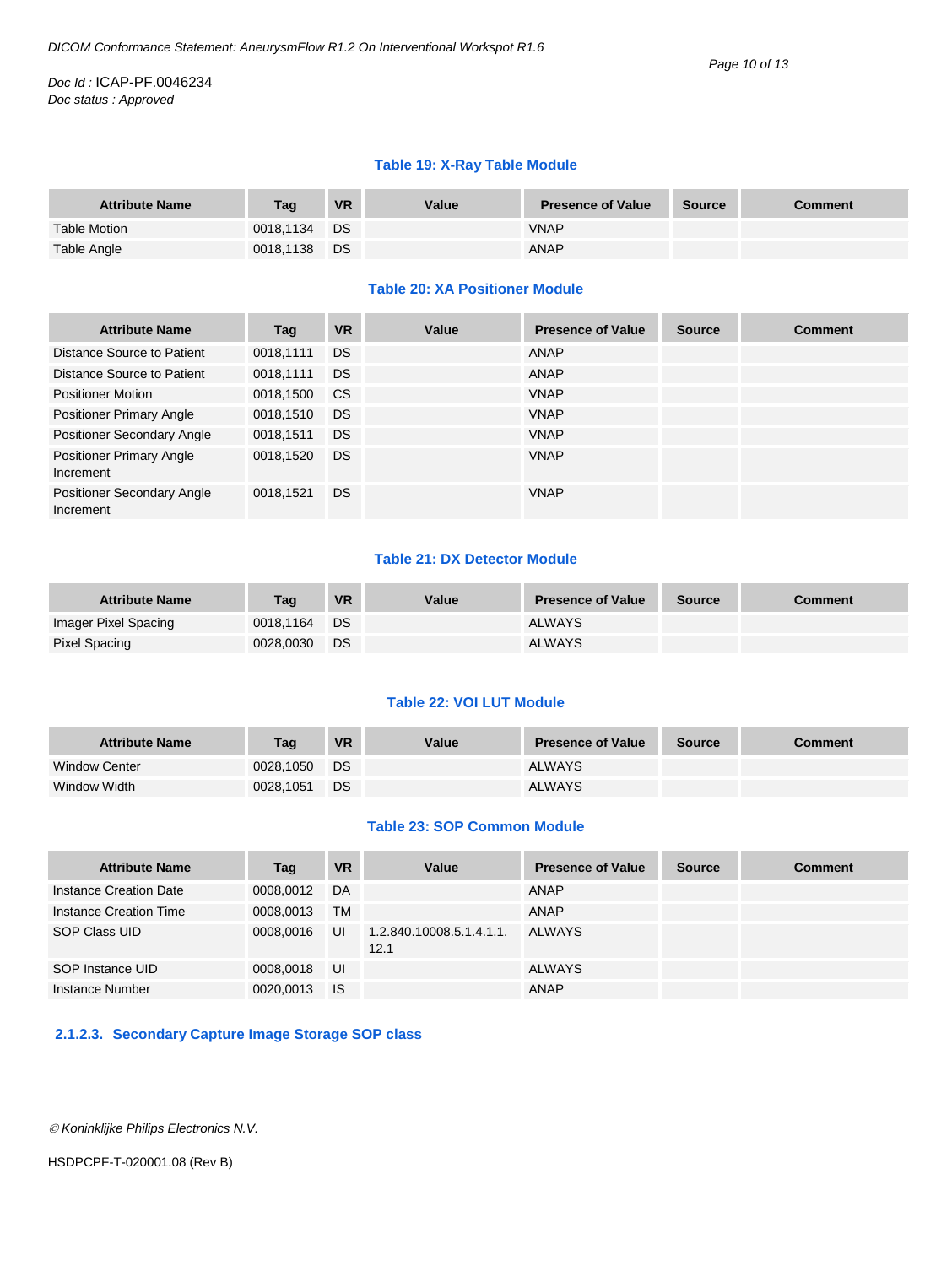#### **Table 24: IOD of Created Secondary Capture Image Storage SOP Class Instances**

| <b>Information Entity</b> | <b>Module</b>                         | <b>Presence Of Module</b> |
|---------------------------|---------------------------------------|---------------------------|
| Patient                   | <b>Patient Module</b>                 | <b>ALWAYS</b>             |
| Study                     | <b>General Study Module</b>           | <b>ALWAYS</b>             |
| Series                    | <b>General Series Module</b>          | <b>ALWAYS</b>             |
| Equipment                 | <b>General Equipment Module</b>       | <b>CONDITIONAL</b>        |
|                           | <b>SC Equipment Module</b>            | <b>ALWAYS</b>             |
| Image                     | General Image Module                  | <b>ALWAYS</b>             |
|                           | Image Pixel Module                    | <b>ALWAYS</b>             |
|                           | SOP Common Module                     | <b>ALWAYS</b>             |
|                           | Extended DICOM and private attributes | <b>CONDITIONAL</b>        |

#### **Table 25: Patient Module**

| <b>Attribute Name</b> | Tag       | <b>VR</b> | Value | <b>Presence of Value</b> | <b>Source</b> | <b>Comment</b>             |
|-----------------------|-----------|-----------|-------|--------------------------|---------------|----------------------------|
| Patient's Name        | 0010,0010 | <b>PN</b> |       | <b>ALWAYS</b>            | <b>COPY</b>   | copied from source<br>data |
| Patient ID            | 0010,0020 | LO        |       | <b>ALWAYS</b>            | <b>COPY</b>   | copied from source<br>data |
| Patient's Birth Date  | 0010,0030 | DA        |       | <b>ALWAYS</b>            | <b>COPY</b>   | copied from source<br>data |
| Patient's Sex         | 0010,0040 | <b>CS</b> |       | <b>ALWAYS</b>            | <b>COPY</b>   | copied from source<br>data |

#### **Table 26: General Study Module**

| <b>Attribute Name</b>      | Tag       | <b>VR</b> | Value | <b>Presence of Value</b> | <b>Source</b> | <b>Comment</b>             |
|----------------------------|-----------|-----------|-------|--------------------------|---------------|----------------------------|
| <b>Study Date</b>          | 0008,0020 | DA        |       | <b>ALWAYS</b>            | <b>COPY</b>   | copied from source<br>data |
| Study Time                 | 0008.0030 | <b>TM</b> |       | ALWAYS                   | <b>COPY</b>   | copied from source<br>data |
| <b>Accession Number</b>    | 0008.0050 | <b>SH</b> |       | <b>VNAP</b>              |               |                            |
| Referring Physician's Name | 0008,0090 | <b>PN</b> |       | <b>VNAP</b>              | <b>COPY</b>   | copied from source<br>data |
| Study Instance UID         | 0020.000D | UI        |       | <b>ALWAYS</b>            | <b>COPY</b>   | copied from source<br>data |
| Study ID                   | 0020.0010 | <b>SH</b> |       | <b>ALWAYS</b>            | <b>COPY</b>   | copied from source<br>data |

#### **Table 27: General Series Module**

| <b>Attribute Name</b> | Tag       | <b>VR</b> | Value | <b>Presence of Value</b> | <b>Source</b> | <b>Comment</b>             |
|-----------------------|-----------|-----------|-------|--------------------------|---------------|----------------------------|
| Series Date           | 0008,0021 | DA        |       | <b>ALWAYS</b>            | <b>COPY</b>   | copied from source<br>data |
| Series Time           | 0008,0031 | <b>TM</b> |       | <b>ALWAYS</b>            | <b>COPY</b>   | copied from source<br>data |
| Modality              | 0008,0060 | <b>CS</b> | XA    | <b>ALWAYS</b>            | <b>COPY</b>   | copied from source<br>data |
| Series Instance UID   | 0020,000E | UI        |       | <b>ALWAYS</b>            | <b>COPY</b>   | copied from source<br>data |

*Koninklijke Philips Electronics N.V.*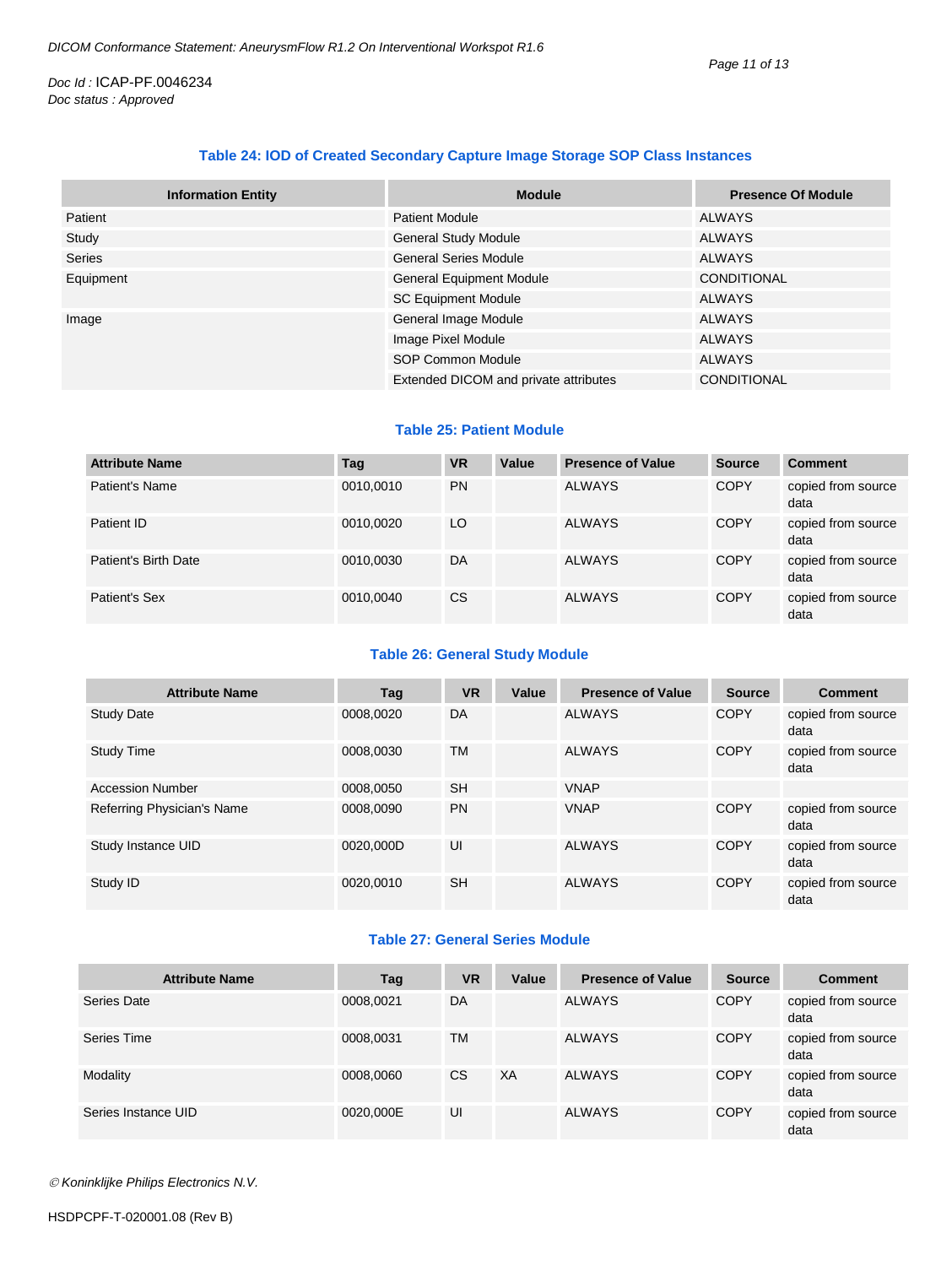| Series Number                          | 0020,0011 | <b>IS</b> |      | <b>VNAP</b>   | <b>COPY</b> | copied from source<br>data |
|----------------------------------------|-----------|-----------|------|---------------|-------------|----------------------------|
| <b>Related Series Sequence</b>         | 0008,1250 | <b>SQ</b> |      | <b>VNAP</b>   |             |                            |
| >Study Instance UID                    | 0020,000D | UI        |      | <b>ALWAYS</b> |             |                            |
| >Series Instance UID                   | 0020,000E | UI        |      | <b>ALWAYS</b> |             |                            |
| >Purpose of Reference Code Sequence    | 0040,A170 | <b>SQ</b> |      | <b>EMPTY</b>  |             |                            |
| Performed Procedure Step Start<br>Date | 0040,0244 | DA        |      | ANAP          |             |                            |
| Performed Procedure Step Start<br>Time | 0040,0245 | <b>TM</b> |      | ANAP          |             |                            |
| Performed Procedure Step ID            | 0040,0253 | <b>SH</b> | ANAP |               |             |                            |
|                                        |           |           |      |               |             |                            |

#### **Table 28: General Equipment Module**

| <b>Attribute Name</b>     | Tag       | <b>VR</b> | Value                      | <b>Presence of Value</b> | <b>Source</b> | <b>Comment</b>                                          |
|---------------------------|-----------|-----------|----------------------------|--------------------------|---------------|---------------------------------------------------------|
| Manufacturer              | 0008,0070 | LO.       | <b>Philips</b>             | <b>ALWAYS</b>            | <b>FIXED</b>  |                                                         |
| <b>Institution Name</b>   | 0008,0080 | LO        |                            | <b>VNAP</b>              | <b>COPY</b>   | copied from source<br>data                              |
| Manufacturer's Model Name | 0008.1090 | LO.       | Interventional<br>Workspot | <b>ALWAYS</b>            | <b>CONFIG</b> |                                                         |
| Device Serial Number      | 0018,1000 |           |                            | ANAP                     |               |                                                         |
| Software Versions         | 0018,1020 | LO.       | 1.6.x                      | <b>ALWAYS</b>            | <b>CONFIG</b> | where "x" is the<br>detailed application<br>SW version. |

#### **Table 29 : SC Equipment Module**

| <b>Attribute Name</b> | Tag       | VR            | Value                                 | <b>Presence of Value</b> | <b>Source</b> | <b>Comment</b> |
|-----------------------|-----------|---------------|---------------------------------------|--------------------------|---------------|----------------|
| Modality              | 0008.0060 | <sub>CS</sub> | XA                                    | <b>ANAP</b>              |               |                |
| Conversion Type       | 0008.0064 | <sub>CS</sub> | <b>WSD</b>                            | <b>ALWAYS</b>            |               |                |
|                       |           |               | <b>Table 30: General Image Module</b> |                          |               |                |

| <b>Attribute Name</b>      | Tag       | <b>VR</b> | Value | <b>Presence of Value</b> | <b>Source</b> | <b>Comment</b>                            |
|----------------------------|-----------|-----------|-------|--------------------------|---------------|-------------------------------------------|
| Image Type                 | 0008,0008 | <b>CS</b> |       | <b>ANAP</b>              |               | DERIVED\SECONDAR<br><b>Y\VIEWSETTINGS</b> |
| Instance Number            | 0020,0013 | IS        |       | <b>ALWAYS</b>            |               |                                           |
| <b>Patient Orientation</b> | 0020,0020 | CS        |       | <b>VNAP</b>              |               |                                           |

#### **Table 31: Image Pixel Module**

| <b>Attribute Name</b>       | Tag       | VR        | Value | <b>Presence of Value</b> | <b>Source</b> | <b>Comment</b>             |
|-----------------------------|-----------|-----------|-------|--------------------------|---------------|----------------------------|
| Samples per Pixel           | 0028,0002 | US        |       | <b>ALWAYS</b>            |               |                            |
| Photometric Interpretation  | 0028.0004 | <b>CS</b> |       | <b>ALWAYS</b>            |               | MONOCHROME1                |
| <b>Planar Configuration</b> | 0028,0006 | US        |       | <b>ALWAYS</b>            |               |                            |
| <b>Rows</b>                 | 0028.0010 | US        |       | <b>ALWAYS</b>            | <b>COPY</b>   | copied from<br>source data |

*Koninklijke Philips Electronics N.V.*